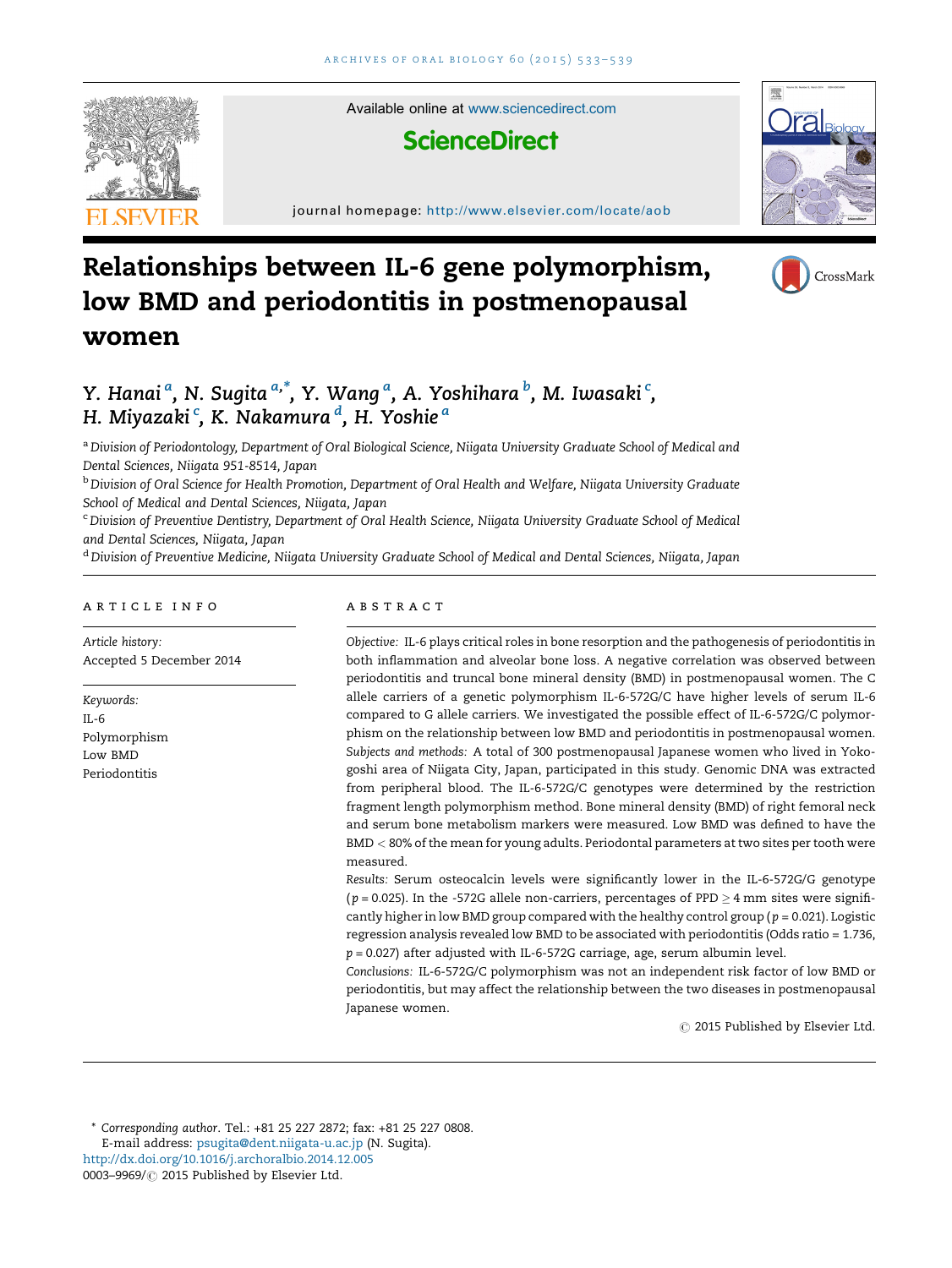#### 1. Introduction

Interleukin-6 (IL)-6 is a pleiotropic cytokine that plays a central role in immune, inflammatory, acute phase responses and several endocrine and metabolic disorders. $1$  IL-6 is produced by many cell types such as stimulated monocytes, fibroblasts, endothelial cells and T and B lymphocytes. $2$  Likewise, within the periodontal tissue, a variety of cell types have been found to express the IL-6 gene, and IL-6 is present at higher levels in inflamed tissue compared to controls.<sup>[3](#page-5-0)</sup>

The human IL-6 gene has been assigned to chromosome 7p21 with five exons and four introns.<sup>[4,5](#page-5-0)</sup> Polymorphisms in the IL-6 gene have been reported to be associated with periodon-titis.<sup>[6](#page-5-0)</sup> There was a relationship between genetic polymorphism IL-6-174G/C and chronic periodontitis in geriatric patients.[7](#page-5-0) Another study reported that IL-6-174G/C and - 572G/C polymorphisms were associated with susceptibility to chronic periodontitis.<sup>[8](#page-5-0)</sup> Enzyme-linked immunosorbent assay confirmed that the -572G and -373[A9T11] haplotypes were associated with lower serum IL-6 levels in healthy Japanese.<sup>9</sup>

The natural decline in oestrogen production after menopause leads to increased bone resorption in part because of increased production of pro-inflammatory cytokines sup-pressed by oestrogen.<sup>[10](#page-5-0)</sup> IL-6 produced by osteoblasts, monocytes, and T cells promotes osteoclast differentiation and activation[.11,12](#page-5-0) Some studies have claimed that the balance of hormone was a factor of IL-6 fluctuation.<sup>[13](#page-6-0)</sup> It was evident from this that IL-6 was one of the reasons of bone loss fraught with menopause.[14](#page-6-0) IL-6 is also a possible mediator of oestrogendeficient bone loss in mice. $^{15}$  $^{15}$  $^{15}$  A clinical study has shown that IL-6 mRNA expression in bone was enhanced in 95% of patients with osteoporotic vertebral fracture, compared with an enhancement in 50% of postmenopausal controls.<sup>[16](#page-6-0)</sup> Many factors influence the risk of low BMD including diet, physical activity, medication use, coexisting disease, ageing, and reduced sex steroid production. However, one of the most important clinical risk factors is a positive family history of osteoporosis, emphasizing the importance of genetics in the pathogenesis of osteoporosis.<sup>[17](#page-6-0)</sup>

Decreased skeletal bone mineral density may be a risk factor of alveolar bone loss which is a clinical feature of periodontitis.<sup>18</sup> Additionally, serum bone biomarkers such as pyridinoline-crosslink fragment of the type I collagen are associated with not only systemic BMD loss, but with alveolar bone loss[.19](#page-6-0) However, conclusions from association studies between BMD and periodontitis have been controversial. Some studies failed to find significant associations between tooth loss or periodontits and BMD.<sup>[20,21](#page-6-0)</sup> One of the causes of this discrepancy might be the variance of genetic background among research subjects.

Although a large number of reports have demonstrated that IL-6 affects periodontitis and low BMD, few studies have been done to elucidate the potential role of IL-6 in the relationship between periodontitis and systemic bone mineral reduction.

The present study was undertaken in order to determine whether IL-6-572G/C polymorphism affects the relationship between periodontitis and low BMD in postmenopausal women.

## 2. Materials and methods

#### 2.1. Subjects

The protocol of the study was approved by the Ethics Committee of Niigata University School of Medicine. As described in our previous report by Wang et al, $^{22}$  $^{22}$  $^{22}$  all 1310 women aged 55–75 year who lived in the Yokogoshi area of Niigata City, Japan were invited to participate in a crosssectional, epidemiological study for postmenopausal women in 2005. Six-hundred seventy-four of them agreed to participate in the study with written informed consent. Exclusion criteria were as follows: a history of bilateral oophorectomy, corticosteroid therapy, treatment for suspected osteoporosis with bisphosphonates, selective oestrogen receptor modulators, active vitamin D analogues, vitamin K, oestrogen, or calcitonin. There was no dialytic patient. The women diagnosed with kidney disease were excluded, but there were 8 women having serum creatinine levels little over (8.1– 8.3 mg/dl) of reference value (0.4–0.8 mg/dl). Of the remaining 600 women, 407 came to the follow-up examinations in 2010 and agreed to participate in the present study with written informed consents. Three edentulous women were excluded. The women of 59 who were smoker and having history of smoking were excluded. The genomic DNA samples from 45 women were insufficient in quantity or quality for the genotyping. The final number of subjects in this study was 300. None of them had history of smoking.

#### 2.2. Genotyping of IL-6-572G/C polymorphism

The genotyping were carried out blind to clinical status and in duplicates. Genomic DNA was extracted from peripheral blood. The IL-6-572G/C (rs1800796) genotype was determined by polymerase chain reaction–restriction fragment length polymorphism (PCR-RFLP) as described by Ferrari et al.<sup>23</sup> PCR was carried out using 50 ng genomic DNA with annealing temperature 60 $\degree$ C, for 30 cycles using forward primer 5'-GGAGACGCCTTGAAGTAACTGC-3' and reverse primer 5'-GAGTTTCCTCTGACTCCATCGCAG-3'. The purified PCR product was subjected to restriction digestion by MbiI enzyme at 37 °C. Genotypes were determined by examining DNA fragments on 2.0% agarose gel electrophoresis. The genomic DNA samples from healthy volunteers with IL-6-572GG, GC and CC genotypes were used as controls in each PCR-RFLP and electrophoresis. The sequencing was performed using the Big Dye Terminator Cycle Sequencing Kits v1.1 and the ABI PRISM 310 sequencer (Applied Biosystems, Foster City, CA, USA). The genotypes of all 300 women were successfully obtained.

#### 2.3. Periodontal examination

Periodontal parameters at the buccal and mesial sides (NHANESIII, 1988–1994) per tooth were measured including probing pocket depth (PPD), clinical attachmentloss (CAL), and bleeding on probing (BOP) as described in a previous report. $24$ The measurements of PPD and CAL were taken to the nearest millimetre using a calibrated colour-coded periodontal probe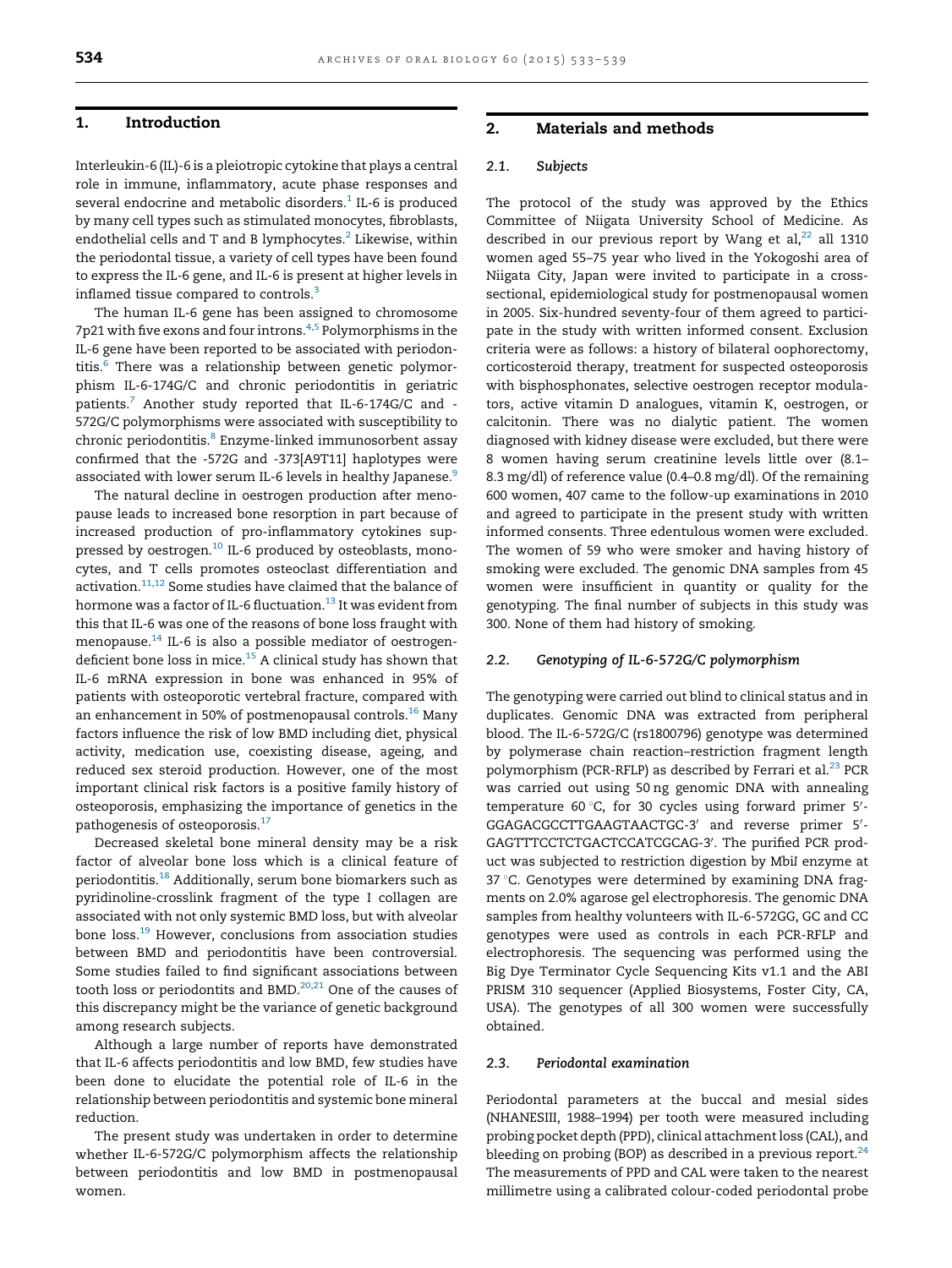(CP-12, Hu-Friedy, Chicago, IL, USA). The averages for wholemouth PPD and CAL, and the percentages of sites with  $\mathtt{PPD}\geq 4\ \mathtt{mm},\ \ \mathtt{CAL} \geq 4\ \mathtt{mm},\ \ \mathtt{BOP}\ \ \mathtt{were}\ \ \mathtt{calculated}\ \ \mathtt{for}\ \ \mathtt{each}$ subject. The definition criterion for periodontitis in this study was having more than four teeth on which more than one site with CAL  $\geq$  4mm, PPD  $\geq$  4mm and BOP concurrently (modified criterion  $bv^{36}$ ).

#### 2.4. Measurement of bone mineral density (BMD)

BMDs of the right femoral neck were measured as previously described by Nakamura et al.<sup>[25](#page-6-0)</sup> Dual-energy X-ray absorptiometry (DXA) using a QDR4500a absorptiometer (Hologic Inc., Bedford, MA, USA) was performed by a single, trained X-ray technician. The in vivo coefficients of variation (CVs) of the BMD measurements were 0.6% for the femoral neck. Longterm CV value of the BMD measurements using a quality control phantom were within 1.2%. The definition criteria for healthy, low BMD, osteopenia and osteoporosis groups were women with BMD of proximal femur (t-score)  $\geq$  80% YAM (the mean for young adults aged 20–44 years), 80%YAM < BMD,  $70\% \leq$  BMD  $<$  80%YAM and BMD  $<$  70%YAM, respectively.

#### 2.5. Serum biochemical measurements

As described in a previous study,  $25$  serum type I collagen crosslinked N-telopeptides (NTX) concentration, a marker of bone resorption, was determined by ELISA (Osteomark NTX Serum; Ostex International, Inc., Seattle, WA, USA; reference value: 10.7–24.0 nmol BCE/l), which had an inter-assay CV of 2.8%. Serum osteocalcin concentration, an indicator of bone formation, was determined by an immunoradiometric assay (Mitsubishi Kagaku Medical, Inc., Tokyo, Japan; reference value: 3.1–12.7 ng/ml) with an inter-assay CV of 6.6%. Serum vitamin D concentration, measured as 25-hydroxyvitamin D (25(OH)D), was determined by RIA (DiaSorin, Stillwater, MN, USA) with an inter-assay CV of 9.9%. The serum albumin concentration was measured by a BCG method. $^{26}$ 

#### 2.6. Interview and nutritional information

Demographic and nutritional information was obtained at interview. Vitamin D and calcium intake was assessed with a previously validated food frequency questionnaire.<sup>[27](#page-6-0)</sup> The correlation coefficients between values measured by this method and the conventional 3 day diet record were 0.413 for vitamin D and 0.668 for calcium.

#### 2.7. Statistical analysis

Periodontal parameters, BMD, osteopenia and serum bone metabolism markers were compared between the IL-6-572C/G genotypes with Kruskal–Wallis test, chi-square tests or Mann– Whitney U-tests. Correlations between periodontal parameters and serum NTX or osteocalcin were analyzed with Spearman rank for correlation analysis. Multiple logistic regression analysis for periodontitis as an outcome was conducted. Computations were performed using the SPSS Statistics software version 19.0 for Windows (SPSS Inc., IBM, Chicago, IL, USA). The statistical powers to detect differences between groups were calculated using the software G\*Power version 3.1 (Institute for Experimental Psychology, Dusseldorf, Germany). Differences were considered significant at  $p < 0.05$ .

# 3. Results

The determined IL-6-572G/C genotypes of 300 women in this study were all consistent between each duplicate analysis. The distribution was in Hardy–Weinberg equilibrium. Because of a relatively small number of GG homozygotes, comparisons by G allele carriage were also performed.

First, we compared the characteristics between IL-6-572G/C genotypes and between G-carrier and non-carrier groups as shown in [Table](#page-3-0) 1. There was no significant difference in age, BMI, vitamin D intake, calcium intake and number of teeth among IL-6-572C/G genotypes. Periodontal parameters also turned out to have no significant difference among IL-6-572C/ G genotypes. Femoral bone mineral density and prevalence of low BMD showed no significant difference among the genotypes and between G carrier and non-carriers. The concentrations of serum osteocalcin in women with the GG genotype were significantly lower than those in the other genotypes. The other serum markers of bone metabolism showed similar concentrations in three genotypes.

Next, as shown in [Table](#page-3-0) 2, correlations between periodontal parameters and serum NTX or osteocalcin levels were analyzed in the total subjects included in this study or separately in G allele carrier group and non-carrier group. There were very weak positive correlations between percentages of sites with PPD  $\geq$  4 mm and NTX levels in the total subjects and in the G allele carriers. The other periodontal parameters showed no significant correlation with serum NTX levels. There was also a positive correlation between percentages of site with PPD  $\geq$  4 mm and osteocalcin levels in total subjects. Serum osteocalcin levels did not correlate with any other periodontal parameters.

As shown in [Table](#page-4-0) 3, we next compared periodontal parameters between women with healthy BMD and those having low BMD divided into the G carriers and non-carriers. In the comparison, the power  $(1-\beta)$  was 0.85 post hoc. There was no difference in the periodontal parameters between the healthy and low BMD group in G carriers. Only in G noncarriers, percentages of sites with PPD  $\geq 4 \text{ mm}$  were significantly higher in the low BMD group than in the healthy group  $(p = 0.021,$  [Table](#page-4-0) 3). There was no significant difference of periodontal parameters between healthy and osteopenia, or between healthy and osteoporosis.

Multiple logistic regression analysis with periodontitis (+) as an outcome was performed [\(Table](#page-4-0) 4). Age, IL-6-572G allele carriage, low BMD and serum albumin levels were entered as variables. Fitness of the model was  $p = 0.019$ . Low BMD showed significant association with periodontitis after adjustment with the confounding factors ( $p = 0.027$ , [Table](#page-4-0) 4).

#### 4. Discussion

In this study, we performed an association analysis among IL-6-572G/C genotypes, periodontitis and low BMD, in a total of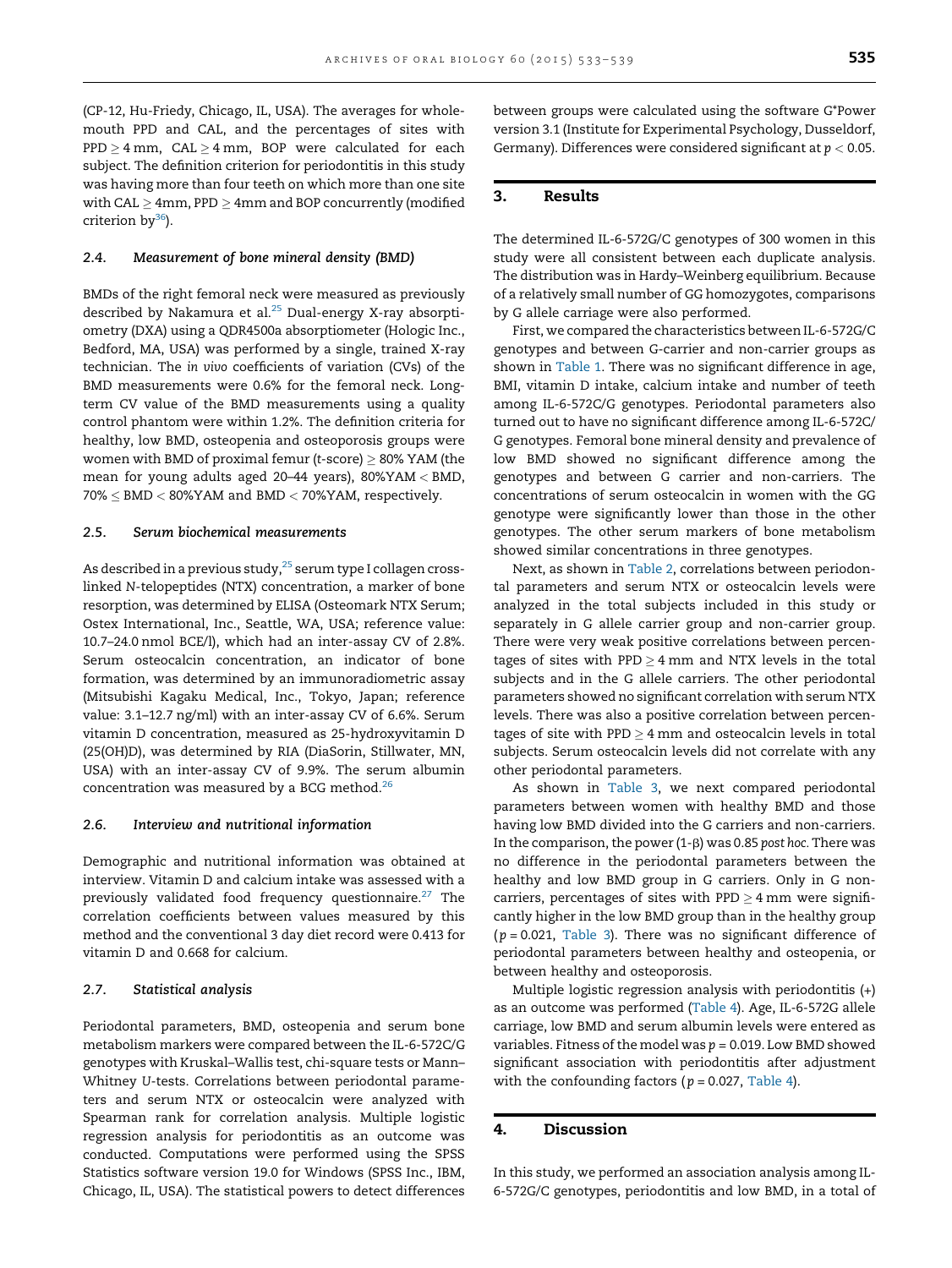<span id="page-3-0"></span>

| Table 1 - Characteristics of IL-6-57G/C genotypes. |                    |                     |                     |                  |                     |                     |                  |  |
|----------------------------------------------------|--------------------|---------------------|---------------------|------------------|---------------------|---------------------|------------------|--|
|                                                    | GG                 | CG                  | CC                  | <i>p</i> -Values | G allele            | G allele            | <i>p</i> -Values |  |
|                                                    |                    |                     |                     |                  | carrier             | non-carrier         |                  |  |
|                                                    | $n = 14$           | $n = 130$           | $n = 156$           |                  | $n = 144$           | $n = 156$           |                  |  |
| Age                                                | $64.42 \pm 4.79$   | $63.91 \pm 5.53$    | $63.05 \pm 5.30$    | 0.343            | $63.90 \pm 5.41$    | $63.05 \pm 5.30$    | 0.233            |  |
| Body mass index                                    | $23.17 \pm 4.05$   | $23.13 \pm 3.53$    | $22.70 \pm 3.51$    | 0.530            | $23.17 \pm 3.56$    | $22.70 \pm 3.51$    | 0.190            |  |
| Vitamin D intake $(\mu g)$                         | $12.03 \pm 2.27$   | $11.50 \pm 2.64$    | $11.75 \pm 2.86$    | 0.688            | $11.75 \pm 2.85$    | $11.75 \pm 2.86$    | 0.719            |  |
| Calcium intake (mg)                                | $534.01 \pm 77.04$ | $522.02 \pm 156.82$ | $524.42 \pm 137.57$ | 0.786            | $524.87 \pm 137.24$ | $524.42 \pm 137.57$ | 0.603            |  |
| Number of teeth                                    | $22.57 \pm 4.43$   | $22.11 \pm 6.10$    | $22.92 \pm 5.70$    | 0.538            | $22.13 \pm 5.96$    | $22.92 \pm 5.70$    | 0.255            |  |
| Periodontitis (+)                                  | 10 (71%)           | 79 (61%)            | 83 (53%)            | 0.242            | 89 (62%)            | 83 (53%)            | 0.161            |  |
| Mean PPD (mm)                                      | $1.89 \pm 0.38$    | $1.85 \pm 0.39$     | $1.96 \pm 0.53$     | 0.423            | $1.86 \pm 0.39$     | $1.96 \pm 0.53$     | 0.175            |  |
| Mean CAL (mm)                                      | $2.44 \pm 0.49$    | $2.43 \pm 0.61$     | $2.52 \pm 0.74$     | 0.919            | $2.44 \pm 0.60$     | $2.52 \pm 0.74$     | 0.714            |  |
| Sites with $PPD \geq 4$ mm (%)                     | $5.34 \pm 0.45$    | $8.32 \pm 0.10$     | $7.08 \pm 0.10$     | 0.282            | $8.01 \pm 0.10$     | $7.08 \pm 0.10$     | 0.392            |  |
| Sites with $CAL \geq 4$ mm $(\%)$                  | $19.99 \pm 0.22$   | $16.15 \pm 0.16$    | $15.70 \pm 0.18$    | 0.597            | $16.56 \pm 0.17$    | $15.70 \pm 0.18$    | 0.404            |  |
| Bleeding on probing (%)                            | $7.83 \pm 0.07$    | $11.66 \pm 0.11$    | $10.22 \pm 0.10$    | 0.318            | $11.26 \pm 0.11$    | $10.22 \pm 0.10$    | 0.467            |  |
| Bone mineral density ( $g/cm2$ )                   | $0.72 \pm 0.08$    | $0.67 \pm 0.09$     | $0.69 \pm 0.09$     | 0.217            | $0.66 \pm 0.09$     | $0.69 \pm 0.09$     | 0.135            |  |
| Low BMD                                            | 4 (29%)            | 48 (37%)            | 42 (27%)            | 0.098            | 52 (36%)            | 42 (27%)            | 0.087            |  |
| Osteopenia                                         | 4(29%)             | 38 (29%)            | 37 (24%)            | 0.422            | 42 (29%)            | 37 (24%)            | 0.196            |  |
| Osteoporosis                                       | 0(%)               | 10(7.7%)            | 5(3.3%)             | 0.152            | 10 (6.9%)           | 5(3.2%)             | 0.138            |  |
| Serum 25(OH)D (nmol/l)                             | $20.36 \pm 4.12$   | $20.09 \pm 6.35$    | $19.94 \pm 5.57$    | 0.898            | $20.12 \pm 6.18$    | $19.94 \pm 5.57$    | 0.905            |  |
| Serum NTX (nmol BCE/l)                             | $16.22 \pm 4.22$   | $19.58 \pm 6.07$    | $19.31 \pm 6.32$    | 0.142            | $19.23 \pm 6.00$    | $19.31 \pm 6.32$    | 0.864            |  |
| Serum albumin (g/dl)                               | $4.48 \pm 0.20$    | $4.46 \pm 0.25$     | $4.47 \pm 0.24$     | 0.849            | $4.46 \pm 0.25$     | $4.46 \pm 0.25$     | 0.738            |  |
| Serum osteocalcin (ng/ml)                          | $6.13 \pm 1.09$    | $7.69 \pm 2.84$     | $8.04 \pm 2.46$     | 0.025            | $7.52 \pm 2.80$     | $8.04 \pm 2.46$     | 0.082            |  |

Mean  $\pm$  SD. p-Values  $<\alpha$ ,  $\alpha$  = 0.05. The Kruskal–Wallis tests were performed among IL-6 genetic polymorphism. The Mann–Whitney U tests were performed comparing IL-6-572G-carriers and non-carriers. Chi-square test was performed with IL-6 genetic polymorphism or IL-6 Gcarriers and non-carriers for periodontitis or low BMD. The definition criterion for periodontitis(+) was having more than four teeth on which more than one site with CAL  $\geq$  4 mm, PPD  $\geq$  4 mm, and BOP concurrently. The definition criteria for low BMD, osteopenia and osteoporosis were BMD < 80%YAM, 70%<BMD < 80%YAM and BMD < 70%YAM, respectively.

300 postmenopausal Japanese women. Multiple logistic regression analysis demonstrated that low BMD was significantly associated with periodontitis after adjustment with age, IL-6-572G/C polymorphism and serum albumin level. Since IL-6 has biological effects on both systemic bone resorption and periodontal tissue destruction in periodontitis, the result corresponds to previous studies. IL-6-572G/C polymorphism may influence the relationship between BMD and periodontitis in postmenopausal women.

IL-6 is a proinflammatory cytokine and plays a key role in chronic periodontitis. Fibroblasts from periodontal lesions produce greater amounts of IL-6 and IL-8 constituently than those from healthy controls.<sup>[28](#page-6-0)</sup> Serum IL-6 was associated with teeth with deepened periodontal pocket.<sup>29</sup> A meta-analysis

| Table 2 - (A) Correlations between serum NTX level and periodontal parameters. (B) Correlations between serum |  |
|---------------------------------------------------------------------------------------------------------------|--|
| osteocalcin level and periodontal parameters.                                                                 |  |

| (A)                            | Total $(n = 300)$ |                  |                                | G allele carrier ( $n = 144$ ) | G allele non-carrier<br>$(n = 156)$ |                  |  |
|--------------------------------|-------------------|------------------|--------------------------------|--------------------------------|-------------------------------------|------------------|--|
|                                | r                 | p-Values         | r                              | <i>p</i> -Values               | r                                   | <i>p</i> -Values |  |
| Number of teeth                | $-0.091$          | 0.116            | $-0.041$                       | 0.637                          | $-0.145$                            | 0.071            |  |
| Mean PPD (mm)                  | 0.044             | 0.446            | 0.041                          | 0.629                          | 0.041                               | 0.610            |  |
| Mean CAL (mm)                  | 0.060             | 0.304            | 0.048                          | 0.568                          | 0.057                               | 0.479            |  |
| Sites with PPD $\geq$ 4 mm (%) | 0.119             | 0.039            | 0.165                          | 0.048                          | 0.064                               | 0.426            |  |
| Sites with $CAL \geq 4$ mm (%) | 0.025             | 0.662            | 0.052                          | 0.534                          | $-0.001$                            | 0.985            |  |
| Bleeding on probing (%)        | 0.080             | 0.165            | 0.128                          | 0.126                          | 0.036                               | 0.653            |  |
| (B)                            | Total $(n = 300)$ |                  | G allele carrier ( $n = 144$ ) |                                | G allele non-carrier<br>$(n = 156)$ |                  |  |
|                                | r                 | <i>p</i> -Values | r                              | <i>p</i> -Values               | r                                   | <i>p</i> -Values |  |
| Number of teeth                | 0.030             | 0.956            | 0.031                          | 0.711                          | $-0.030$                            | 0.707            |  |
| Mean PPD (mm)                  | 0.093             | 0.093            | 0.158                          | 0.060                          | 0.033                               | 0.648            |  |
| Mean CAL (mm)                  | 0.056             | 0.333            | 0.106                          | 0.209                          | 0.018                               | 0.826            |  |
| Sites with PPD $\geq$ 4 mm (%) | 0.027             | 0.047            | 0.049                          | 0.556                          | 0.031                               | 0.703            |  |
| Sites with $CAL \geq 4$ mm (%) | 0.047             | 0.415            | 0.085                          | 0.311                          | 0.025                               | 0.757            |  |
|                                | 0.054             | 0.353            | 0.023                          | 0.787                          | 0.096                               | 0.232            |  |
| Bleeding on probing (%)        |                   |                  |                                |                                |                                     |                  |  |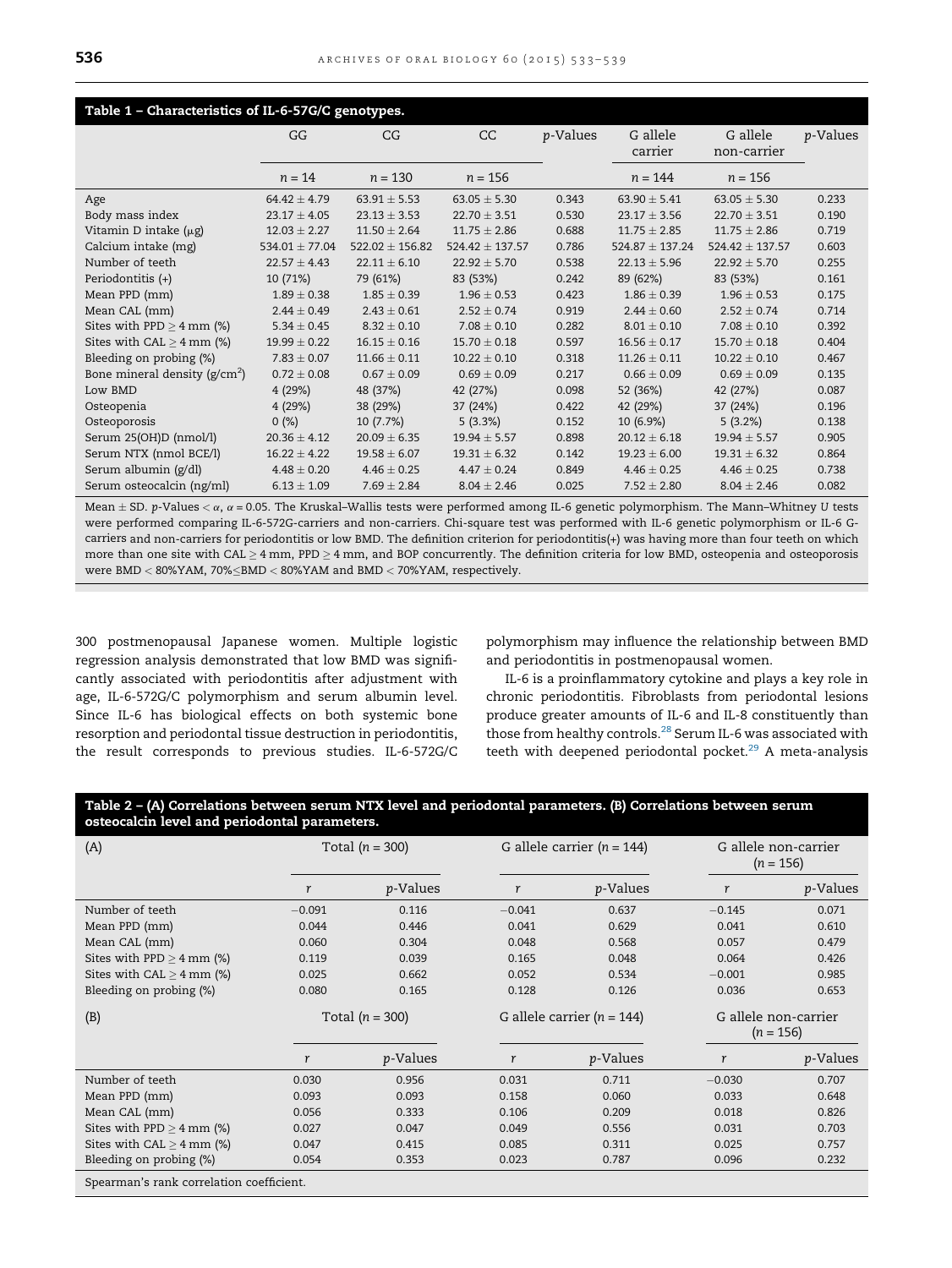<span id="page-4-0"></span>Table 3 – (A) Comparison of periodontal parameters between healthy and low BMD groups in IL-6-572G allele carriers. (B) Comparison of periodontal parameters between healthy and low BMD groups in IL-6-572G allele non-carriers.

|                                   |                       |                     |                          | (A) G allele carrier $(n = 144)$     |       |       |                                                   |                                                   |       |
|-----------------------------------|-----------------------|---------------------|--------------------------|--------------------------------------|-------|-------|---------------------------------------------------|---------------------------------------------------|-------|
|                                   | Healthy<br>$(n = 92)$ | Low BMD             |                          |                                      |       |       |                                                   | p-Value 1 p-Value 2 p-Value 3 p-Value 4 p-Value 5 |       |
|                                   |                       | Total<br>$(n = 52)$ | Osteopenia<br>$(n = 42)$ | Osteoporosis<br>$(n = 10)$           |       |       |                                                   |                                                   |       |
| Age (years)                       | $62.91 \pm 5.00$      | $64.41 \pm 5.95$    | $64.48 \pm 5.62$         | $65.89 \pm 4.49$                     | 0.336 | 0.320 | 0.643                                             | 0.195                                             | 0.163 |
| Number of teeth                   | $23.27 \pm 5.21$      | $21.90 \pm 6.32$    | $21.79 \pm 6.17$         | $19.30 \pm 7.76$                     | 0.385 | 0.434 | 0.463                                             | 0.204                                             | 0.279 |
| Periodontitis (+)                 | 62 (67%)              | 27 (52%)            | 23 (55%)                 | 4(40%)                               | 0.130 | 0.161 | 0.406                                             | 0.087                                             | 0.076 |
| Mean PPD (mm)                     | $1.94 \pm 0.49$       | $1.88 \pm 0.57$     | $1.83 \pm 0.41$          | $1.96 \pm 0.40$                      | 0.610 | 0.670 | 0.255                                             | 0.475                                             | 0.880 |
| Mean CAL (mm)                     | $2.53 \pm 0.75$       | $2.46 \pm 0.74$     | $2.37 \pm 0.55$          | $2.57 \pm 0.58$                      | 0.689 | 0.668 | 0.331                                             | 0.562                                             | 0.412 |
| Sites with<br>$PPD \geq 4$ mm (%) | $6.10 \pm 0.10$       | $8.70 \pm 0.10$     | $8.70 \pm 0.11$          | $7.94 \pm 0.10$                      | 0.960 | 0.243 | 0.761                                             | 0.795                                             | 0.109 |
| Sites with<br>$CAL \geq 4$ mm (%) | $14.70 \pm 0.17$      | $17.30 \pm 0.18$    | $16.35 \pm 0.20$         | $13.89 \pm 0.18$                     | 0.455 | 0.388 | 0.515                                             | 0.311                                             | 0.232 |
| Bleeding on<br>probing (%)        | $10.92 \pm 0.13$      | $11.96 \pm 0.08$    | $11.97 \pm 0.12$         | $11.91 \pm 0.18$                     | 0.691 | 0.820 | 0.402                                             | 0.434                                             | 0.927 |
|                                   |                       |                     |                          | (B) G allele non-carrier $(n = 156)$ |       |       |                                                   |                                                   |       |
|                                   | Healthy               |                     | Low BMD                  |                                      |       |       | p-Value 1 p-Value 2 p-Value 3 p-Value 4 p-Value 5 |                                                   |       |

|                               | $(n = 114)$      |                     |                          |                           |       |       |       |       |       |
|-------------------------------|------------------|---------------------|--------------------------|---------------------------|-------|-------|-------|-------|-------|
|                               |                  | Total<br>$(n = 42)$ | Osteopenia<br>$(n = 37)$ | Osteoporosis<br>$(n = 5)$ |       |       |       |       |       |
| Age (years)                   | $62.47 \pm 4.81$ | $64.62 \pm 6.12$    | $64.68 \pm 6.09$         | $64.15 \pm 7.02$          | 0.197 | 0.074 | 0.923 | 0.650 | 0.074 |
| Number of teeth               | $22.77 \pm 5.59$ | $20.89 \pm 6.89$    | $21.03 \pm 6.90$         | $25.60 \pm 3.85$          | 0.129 | 0.104 | 0.110 | 0.296 | 0.163 |
| Periodontitis (+)             | 58 (51%)         | 25 (60%)            | 23 (62%)                 | 2(40%)                    | 0.411 | 0.233 | 0.349 | 0.635 | 0.370 |
| Mean PPD (mm)                 | $1.86 \pm 0.40$  | $1.85 \pm 0.39$     | $2.02 \pm 0.62$          | $1.78 \pm 0.18$           | 0.800 | 0.983 | 0.587 | 0.487 | 0.933 |
| Mean CAL (mm)                 | $2.52 \pm 0.70$  | $2.51 \pm 0.81$     | $2.53 \pm 0.76$          | $2.16 \pm 0.43$           | 0.455 | 0.709 | 0.221 | 0.242 | 0.840 |
| Sites with                    | $6.00 \pm 0.09$  | $9.00 \pm 0.12$     | $8.70 \pm 0.11$          | $5.63 \pm 0.07$           | 0.538 | 0.287 | 0.528 | 0.836 | 0.021 |
| $PPD > 4$ mm $(\%)$           |                  |                     |                          |                           |       |       |       |       |       |
| Sites with                    | $15.50 \pm 0.19$ | $16.10 \pm 0.16$    | $18.78 \pm 0.22$         | $10.99 \pm 0.09$          | 0.496 | 0.248 | 0.534 | 0.937 | 0.216 |
| $CAL \geq 4$ mm (%)           |                  |                     |                          |                           |       |       |       |       |       |
| Bleeding on<br>probing $(\%)$ | $9.90 \pm 0.10$  | $11.11 \pm 0.10$    | $11.78 \pm 0.15$         | $6.13 \pm 0.08$           | 0.426 | 0.570 | 0.186 | 0.274 | 0.846 |

Mean  $\pm$  SD. Mann–Whitney U test. The definition criterion for healthy in this study was BMD  $\geq$  80% YAM (young adult mean). The definition criteria for low BMD, osteopenia and osteoporosis were BMD < 80%YAM, 70% BMD < 80%YAM and BMD < 70%YAM, respectively. The definition criterion for periodontitis (+) was having more than four teeth on which more than one site with CAL  $\geq$  4 mm, PPD  $\geq$  4 mm, and BOP concurrently.

\* Skewing of distributions between periodontitis and low BMD, osteopenia or osteoporosis were assessed by chi-square test. p-Value 1: Comparison between healthy, osteopenia and osteoporosis. p-Value 2: Comparison between healthy and osteopenia. p-Value 3: Comparison between osteoporosis and osteopenia. p-Value 4: Comparison between osteoporosis and healthy. p-Value 5: Comparison between healthy and low BMD.

with 10 studies indicated an association between the IL-6-572G allele and periodontitis in Europeans.<sup>8</sup> It seems to be inconsistent with the other reports suggesting higher levels of serum IL-6 in -572C allele carriers.<sup>[9,30](#page-5-0)</sup> In the present study, IL-6-572G/C polymorphism did not show significant associations with the prevalence of periodontitis or periodontal parameters. The difference of the IL-6 production level derived from the polymorphism may not be strong enough to induce

| Table 4 - Multiple logistic regression analysis with<br>periodontitis (+) as an outcome ( $n = 300$ ). |         |         |                 |  |  |  |  |  |
|--------------------------------------------------------------------------------------------------------|---------|---------|-----------------|--|--|--|--|--|
| Variable                                                                                               | p-Value | Exp(B)  | 95% CI          |  |  |  |  |  |
| Age                                                                                                    | 0.182   | 1.031   | 0.986-1.078     |  |  |  |  |  |
| IL-6-572G allele carriage                                                                              | 0.084   | 0.658   | $0.410 - 1.057$ |  |  |  |  |  |
| Low BMD                                                                                                | 0.027   | 1 7 3 6 | 1.065-2.825     |  |  |  |  |  |
| Serum albumin level                                                                                    | 0.104   | 0.446   | 0.168-1.181     |  |  |  |  |  |
| Fitness of the model: $p = 0.019$ , Forced entry.                                                      |         |         |                 |  |  |  |  |  |

clinical difference of periodontal parameters independently. Additionally, in a previous study reported IL-6-572G allele as a risk for chronic periodontitis, no CC genotype was found in Caucasians. $31$  On the contrary, it was 52% of Japanese women in this study. The difference may suggest that ethnic background has modulated the clinical effects of genetic polymorphisms.

Postmenopausal women with the IL-6-572GG genotype presented significantly lower serum osteocalcin levels compared to those with other genotypes in this study. Osteocalcin is an extracellular matrix protein abundant in bone<sup>[32](#page-6-0)</sup> and a negative regulator of bone formation. $33$  A high concentration of serum osteocalcin results in low BMD with a high turn-over type. A previous study has reported significant effects of the IL-6-572C allele in both serum biological markers and low BMD in postmenopausal women. $^{23}$  However, we could not find a significant association between IL-6-572G/C polymorphism and BMD values or the prevalence of low BMD. Some confounding factors, such as PPAR $\gamma$  polymorphism,<sup>22</sup> may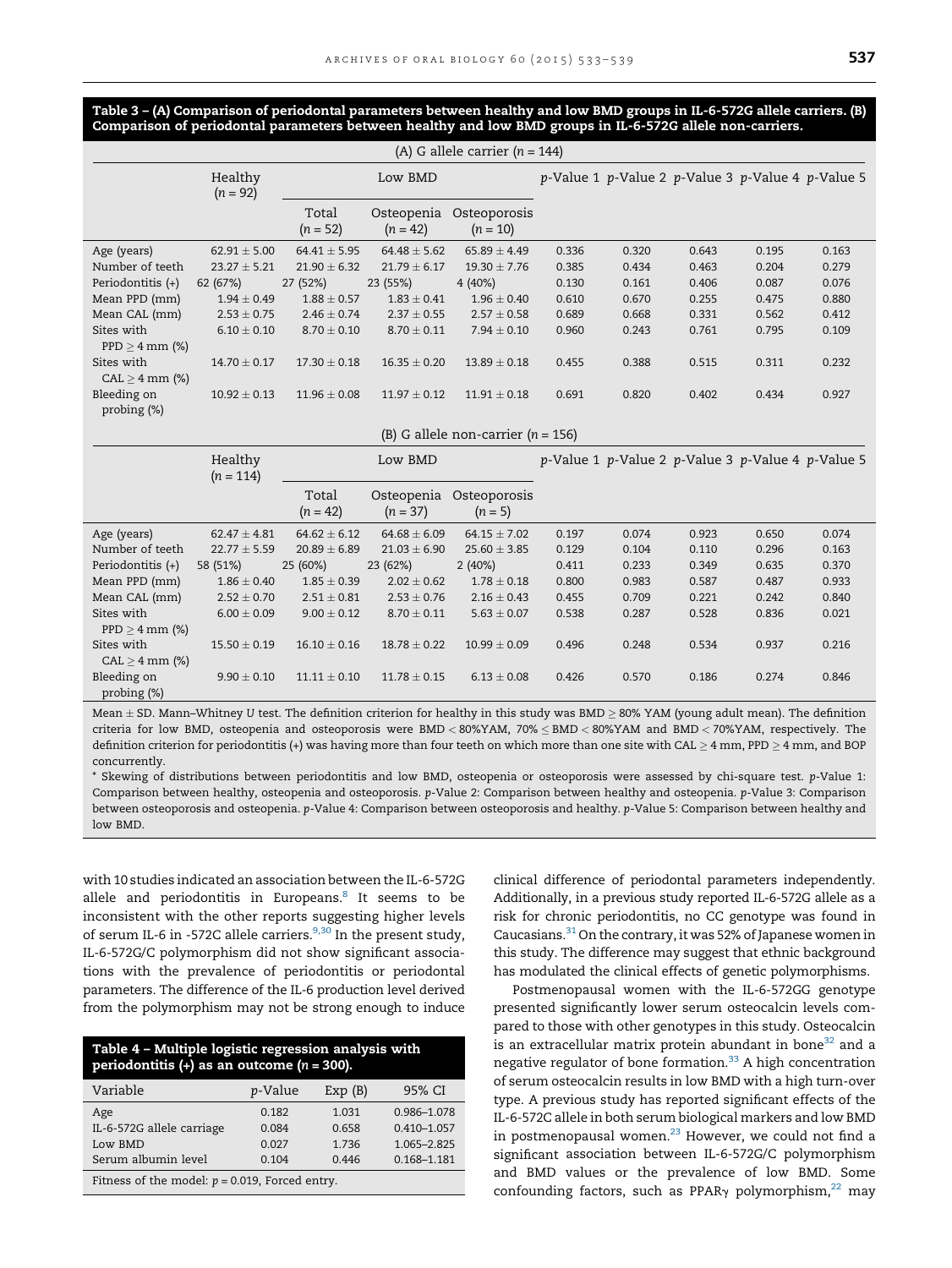<span id="page-5-0"></span>have concealed the effect of the IL-6-572G/C polymorphism on BMD in this study.

NTX is a very specific marker of bone resorption because of its cross-linked  $\alpha$ -2 peptide.<sup>[34](#page-6-0)</sup> We found a positive but very weak correlation between serum NTX levels and the percentages of sites with PPD  $\geq$  4 mm in IL-6-572G allele carriers and total subjects included in this study. No other correlations were significant between periodontal parameters and serum NTX or osteocalcin levels. Unfortunately, we have no data of periodontal bone loss. In any case, most of the systemic amount of NTX or osteocalcin might have originated from organs other than alveolar bone, which could limit the significance of the potential correlations between periodontitis and systemic NTX or osteocalcin levels. We expected but obtained no strong evidence that IL-6-572G/C polymorphism would have enhanced correlations between periodontitis and serum NTX.

Only in IL-6-572G allele non-carriers, low BMD group showed significantly higher percentage of sites with PPD  $\geq$  4 mm compared to healthy controls. The result may suggest a role of the G allele to protect postmenopausal women from complication of both periodontitis and low BMD. This hypothesis was enhanced by the result from the logistic regression analysis. However, the other periodontal parameters did not show significant differences between healthy and low BMD, osteopenia or osteoporosis, probably because of small numbers of women. Further studies with larger numbers of subjects would verify the hypothesis.

There are many reports for the relationships between IL-6- 174C/G or -572G/C polymorphisms and periodontitis. However, frequency of IL-6-174C allele is very low in Asia. We found no polymorphism of IL-6-174C/G in a previous study with Japanese pregnant women.<sup>35</sup> Although haplotype analysis in future will increase the scope and relevance of the IL-6 gene on clinical phenotypes, we analyzed a single polymorphism which limited view of this study.

In conclusion, IL-6-572G/C polymorphism may affect the relationship between low BMD and periodontitis in postmenopausal Japanese women, though it did not show a significant association with low BMD or periodontitis independently. Further studies are required to determine the role of all functional polymorphisms in IL-6 gene including the measurement of serum IL-6 levels.

# Conflict of interest statement

The authors declare that they have no conflict of interests.

## Funding

The work was supported by Grants in Aid for Scientific Research (24593121) from Japan Society for the Promotion of Science (JSPS), Tokyo, Japan.

## Competing interests

None declared.

#### Ethical approval

The protocol in this study approver by the Institutional Review Board of the Faculty of Medicine, Niigata University (Approval No. 303).

# Author contributions

Yuki Hanai performed all genotyping and prepared the manuscript. Noriko Sugita designed genotyping and statistical analysis, and advised preparation of the manuscript. Yanming Wang extracted and adjusted genomic DNA for genotyping. Akihiro Yoshihara, Masanori Iwasaki and Hideo Miyazaki planned and performed the collection of medical and periodontal data and blood samples, and additionally, advised statistical analyses. Kazutoshi Nakamura managed recruitment of subjects and advised regarding medical aspects. Hiromasa Yoshie gave scientific advices on the study.

#### r e f e r e n c e s

- 1. Hirano T. [Interleukin](http://refhub.elsevier.com/S0003-9969(14)00316-1/sbref0005) 6 and its receptor: ten years later. Int Rev Immunol 1998;16[\(3–4\):249–84.](http://refhub.elsevier.com/S0003-9969(14)00316-1/sbref0005)
- 2. Tamm I. IL-6. Current research and new [questions.](http://refhub.elsevier.com/S0003-9969(14)00316-1/sbref0010) Ann N Y Acad Sci 1989;557[\(June\):478–89.](http://refhub.elsevier.com/S0003-9969(14)00316-1/sbref0010)
- 3. [Takahashi](http://refhub.elsevier.com/S0003-9969(14)00316-1/sbref0015) K, Takashiba S, Nagai A, Takigawa M, Myoukai F, Kurihara H, et al. Assessment of [interleukin-6](http://refhub.elsevier.com/S0003-9969(14)00316-1/sbref0015) in the [pathogenesis](http://refhub.elsevier.com/S0003-9969(14)00316-1/sbref0015) of periodontal disease. J Periodontol 1994;65[\(2\):147–53.](http://refhub.elsevier.com/S0003-9969(14)00316-1/sbref0015)
- 4. Sehgal PB, [Zilberstein](http://refhub.elsevier.com/S0003-9969(14)00316-1/sbref0020) A, Ruggieri RM, May LT, Ferguson-Smith A, Slate DL, et al. Human [chromosome](http://refhub.elsevier.com/S0003-9969(14)00316-1/sbref0020) 7 carries the ß2 [interferon](http://refhub.elsevier.com/S0003-9969(14)00316-1/sbref0020) gene. Proc Natl Acad Sci USA 1986;83(July (14)): [5219–22.](http://refhub.elsevier.com/S0003-9969(14)00316-1/sbref0020)
- 5. [Yasukawa](http://refhub.elsevier.com/S0003-9969(14)00316-1/sbref0025) K, Hirano T, Watanabe Y, Muratani K, Matsuda T, Nakai S, et al. Structure and [expression](http://refhub.elsevier.com/S0003-9969(14)00316-1/sbref0025) of human B cell [stimulatory](http://refhub.elsevier.com/S0003-9969(14)00316-1/sbref0025) factor-2 (BSf-2/IL-6) gene. EMBO J 1987;6(10): [2939–45.](http://refhub.elsevier.com/S0003-9969(14)00316-1/sbref0025)
- 6. Moreira PR, Lima PM, Sathler KO, [Imanishi](http://refhub.elsevier.com/S0003-9969(14)00316-1/sbref0030) SA, Costa JE, Gomes RS, et al. [Interleukin-6](http://refhub.elsevier.com/S0003-9969(14)00316-1/sbref0030) expression and gene [polymorphism](http://refhub.elsevier.com/S0003-9969(14)00316-1/sbref0030) are associated with severity of periodontal disease in a sample of Brazilian [individuals.](http://refhub.elsevier.com/S0003-9969(14)00316-1/sbref0030) Clin Exp Immunol 2007;148(April [\(1\)\):119–26.](http://refhub.elsevier.com/S0003-9969(14)00316-1/sbref0030)
- 7. Costa AM, Guimarães MC, de Souza ER, Nóbrega OT, Bezerra AC. [Interleukin-6](http://refhub.elsevier.com/S0003-9969(14)00316-1/sbref0035) (G-174) and tumour necrosis factor-alpha (G-308A) gene [polymorphisms](http://refhub.elsevier.com/S0003-9969(14)00316-1/sbref0035) in geriatric patients with chronic [periodontitis.](http://refhub.elsevier.com/S0003-9969(14)00316-1/sbref0035) Gerodontology 2010;27(March (1)):70–5.
- 8. Song GG, Choi SJ, Ji JD, Lee YH. [Association](http://refhub.elsevier.com/S0003-9969(14)00316-1/sbref0040) between tumor necrosis factor-a promoter -308A/G, -238A/G, [interleukin-6-](http://refhub.elsevier.com/S0003-9969(14)00316-1/sbref0040) 174G/C and -572G/C [polymorphisms](http://refhub.elsevier.com/S0003-9969(14)00316-1/sbref0040) and periodontal disease: a [meta-analysis.](http://refhub.elsevier.com/S0003-9969(14)00316-1/sbref0040) Mol Biol Rep 2013;40(8):5191–203.
- 9. Komatsu Y, Tai H, Galicia JC, Shimada Y, Endo M, [Akazawa](http://refhub.elsevier.com/S0003-9969(14)00316-1/sbref0045) K, et al. [Interleukin-6\(IL-6\)-373A9T11](http://refhub.elsevier.com/S0003-9969(14)00316-1/sbref0045) allele is associated with reduced [susceptibility](http://refhub.elsevier.com/S0003-9969(14)00316-1/sbref0045) to chronic periodontitis in Japanese subjects and [decreased](http://refhub.elsevier.com/S0003-9969(14)00316-1/sbref0045) serum IL-6 level. Tissue Antigens 2005;65[\(1\):110–4.](http://refhub.elsevier.com/S0003-9969(14)00316-1/sbref0045)
- 10. [Pfeilschifter](http://refhub.elsevier.com/S0003-9969(14)00316-1/sbref0050) J, Köditz R, Pfohl M, Schatz H. Changes in [proinflammatory](http://refhub.elsevier.com/S0003-9969(14)00316-1/sbref0050) cytokine activity after menopause. Endocr Rev 2002;23(February [\(1\)\):90–119.](http://refhub.elsevier.com/S0003-9969(14)00316-1/sbref0050)
- 11. Bellido T, Jika RL, Boyce BF, Girasole G, [Broxmeyer](http://refhub.elsevier.com/S0003-9969(14)00316-1/sbref0055) H, Dalrymple SA, et al. Regulation of [interleukin-6,](http://refhub.elsevier.com/S0003-9969(14)00316-1/sbref0055)